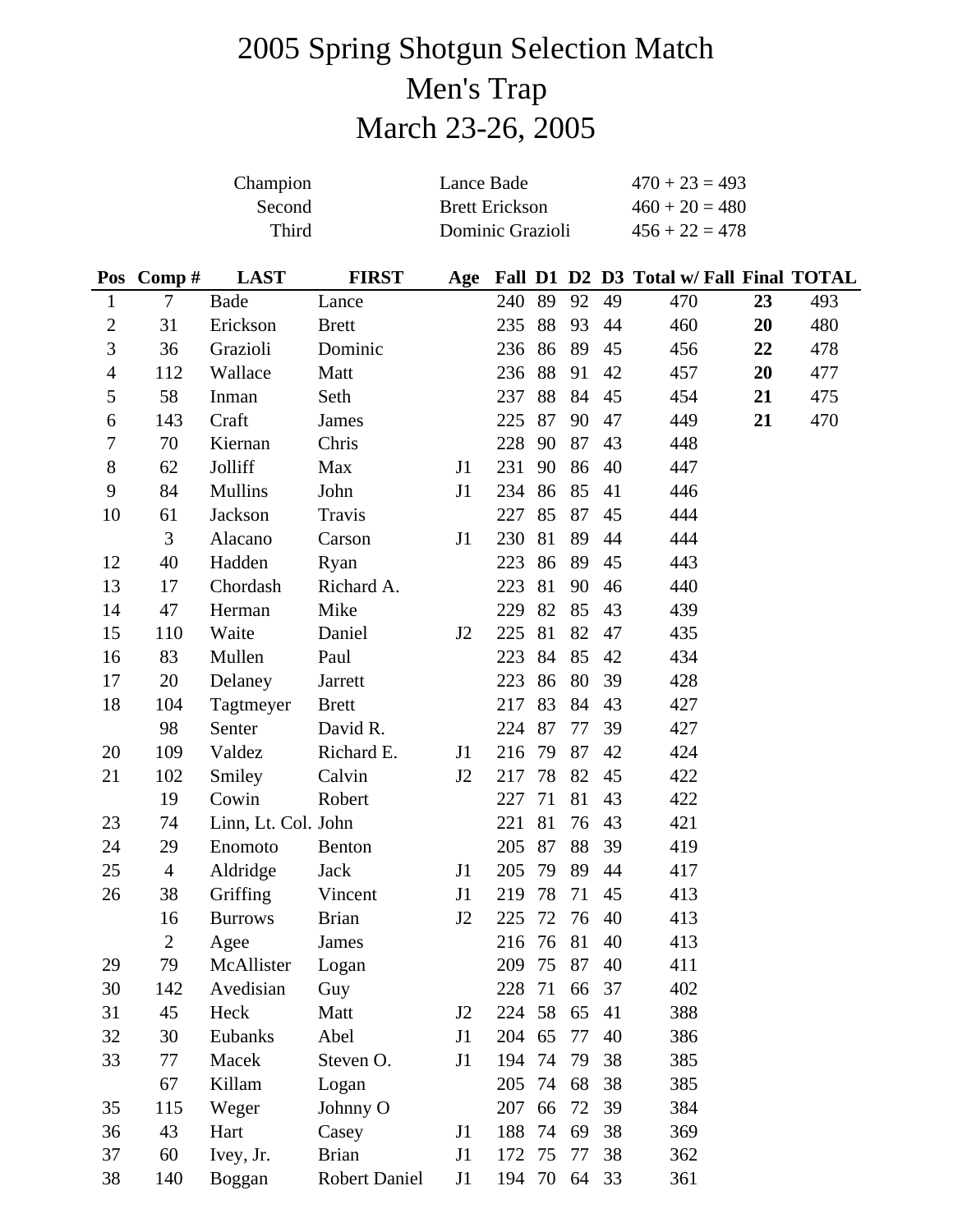| 39 | 111 | Wallace  | Casey (Jake) | J2 | 162            | 74 | 75 | 42 | 353 |
|----|-----|----------|--------------|----|----------------|----|----|----|-----|
| 40 | 82  | Mosier   | Greg         | J1 | 192            | 55 | 65 | 32 | 344 |
| 41 | 116 | Wentzel  | Charles      |    | 0              | 79 | 82 | 44 | 205 |
| 42 | 64  | Julig    | Jeffrey J.   |    | $\overline{0}$ | 83 | 79 | 39 | 201 |
|    | 48  | Higgins  | William H.   |    | $\overline{0}$ | 78 | 84 | 39 | 201 |
| 44 | 76  | Lutz     | Sam F.       | J2 | $\theta$       | 74 | 86 | 40 | 200 |
| 45 | 54  | Hopp     | Jerry A      |    | $\Omega$       | 81 | 81 | 37 | 199 |
| 46 | 107 | Turner   | Jacob        | J2 | $\theta$       | 79 | 76 | 41 | 196 |
| 47 | 91  | Plaunt   | James R.     |    | $\overline{0}$ | 76 | 77 | 35 | 188 |
| 48 | 119 | Work     | Sam          |    | $\overline{0}$ | 73 | 76 | 38 | 187 |
| 49 | 39  | Guynan   | Josh         | J2 | $\theta$       | 65 | 72 | 39 | 176 |
| 50 | 57  | Inman    | Walter       |    | $\overline{0}$ | 72 | 64 | 36 | 172 |
| 51 | 81  | Montoya  | Andrew       |    | $\overline{0}$ | 66 | 75 | 29 | 170 |
| 52 | 6   | Baber    | Thomas M.    |    | $\overline{0}$ | 65 | 69 | 34 | 168 |
| 53 | 49  | Hitt     | Albert B.    |    | $\theta$       | 61 | 62 | 30 | 153 |
| 54 | 68  | Killam   | Edward W.    |    | $\overline{0}$ | 65 | 40 | 29 | 134 |
| 55 | 73  | Lendzion | <b>Brian</b> |    | $\overline{0}$ | 30 | 36 | 26 | 92  |
|    |     |          |              |    |                |    |    |    |     |

# 2005 Spring Shotgun Selection Match Junior Men's Trap March 23-26, 2005

|                  |                | Max Jolliff<br><b>John Mullins</b><br><b>Carson Alacano</b> |                      |     |                  |    | $447 + 23 = 470$<br>$446 + 20 = 466$<br>$444 + 17 = 461$ |    |                             |    |              |
|------------------|----------------|-------------------------------------------------------------|----------------------|-----|------------------|----|----------------------------------------------------------|----|-----------------------------|----|--------------|
| Pos              | Comp#          | <b>LAST</b>                                                 | <b>FIRST</b>         | Age |                  |    |                                                          |    | Fall D1 D2 D3 Total w/ Fall | 20 | <b>TOTAL</b> |
| $\mathbf{1}$     | 62             | Jolliff                                                     | Max                  | J1  | 231              | 90 | 86                                                       | 40 | 447                         | 23 | 470          |
| $\overline{2}$   | 84             | <b>Mullins</b>                                              | John                 | J1  | 234              | 86 | 85                                                       | 41 | 446                         | 20 | 466          |
| 3                | 3              | Alacano                                                     | Carson               | J1  | 230              | 81 | 89                                                       | 44 | 444                         | 17 | 461          |
| $\overline{4}$   | 110            | Waite                                                       | Daniel               | J2  | 225              | 81 | 82                                                       | 47 | 435                         | 21 | 456          |
| 5                | 109            | Valdez                                                      | Richard E.           | J1  | 216              | 79 | 87                                                       | 42 | 424                         | 23 | 447          |
| 6                | 102            | Smiley                                                      | Calvin               | J2  | 217              | 78 | 82                                                       | 45 | 422                         | 15 | 437          |
| $\boldsymbol{7}$ | $\overline{4}$ | Aldridge                                                    | <b>Jack</b>          | J1  | 205              | 79 | 89                                                       | 44 | 417                         |    |              |
| $8\,$            | 38             | Griffing                                                    | Vincent              | J1  | 219              | 78 | 71                                                       | 45 | 413                         |    |              |
|                  | 16             | <b>Burrows</b>                                              | <b>Brian</b>         | J2  | 225              | 72 | 76                                                       | 40 | 413                         |    |              |
| 10               | 45             | Heck                                                        | Matt                 | J2  | 224              | 58 | 65                                                       | 41 | 388                         |    |              |
| 11               | 30             | Eubanks                                                     | Abel                 | J1  | 204              | 65 | 77                                                       | 40 | 386                         |    |              |
| 12               | 77             | Macek                                                       | Steven O.            | J1  | 194              | 74 | 79                                                       | 38 | 385                         |    |              |
| 13               | 43             | Hart                                                        | Casey                | J1  | 188              | 74 | 69                                                       | 38 | 369                         |    |              |
| 14               | 60             | Ivey, Jr.                                                   | <b>Brian</b>         | J1  | 172              | 75 | 77                                                       | 38 | 362                         |    |              |
| 15               | 140            | Boggan                                                      | <b>Robert Daniel</b> | J1  | 194              | 70 | 64                                                       | 33 | 361                         |    |              |
| 16               | 111            | Wallace                                                     | Casey (Jake)         | J2  | 162              | 74 | 75                                                       | 42 | 353                         |    |              |
| 17               | 82             | Mosier                                                      | Greg                 | J1  | 192              | 55 | 65                                                       | 32 | 344                         |    |              |
| 18               | 76             | Lutz                                                        | Sam F.               | J2  | $\boldsymbol{0}$ | 74 | 86                                                       | 40 | 200                         |    |              |
| 19               | 107            | Turner                                                      | Jacob                | J2  | $\boldsymbol{0}$ | 79 | 76                                                       | 41 | 196                         |    |              |
| 20               | 39             | Guynan                                                      | Josh                 | J2  | $\boldsymbol{0}$ | 65 | 72                                                       | 39 | 176                         |    |              |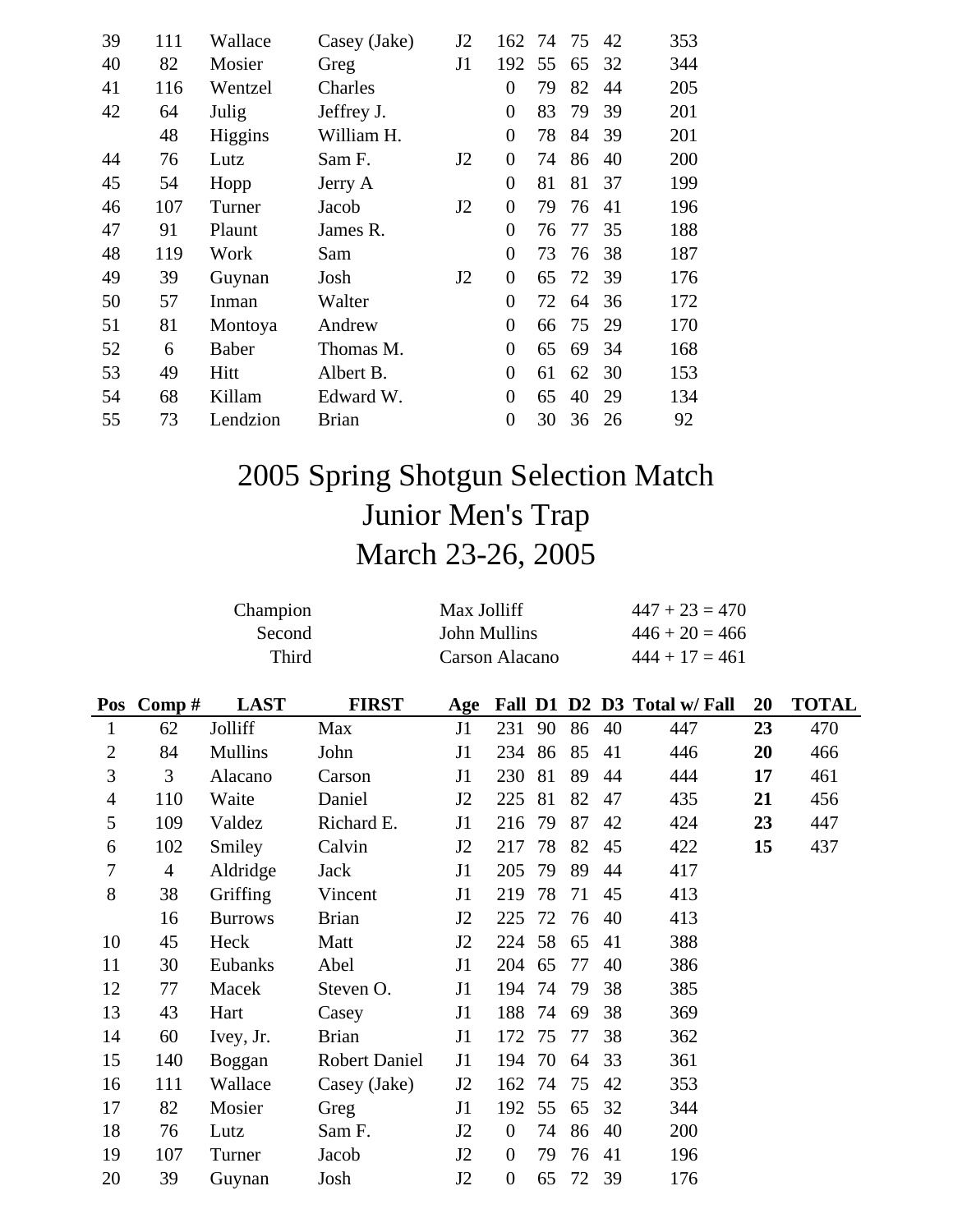## 2005 Spring Shotgun Selection Match Women's Trap March 22-26, 2005

|                |           | Collyn Loper<br>Joetta Dement |                       |              |                  |    | $431 + 17 = 448$<br>$431 + 15 = 446$ |    |                                             |    |     |
|----------------|-----------|-------------------------------|-----------------------|--------------|------------------|----|--------------------------------------|----|---------------------------------------------|----|-----|
|                |           | Third                         |                       | Terri DeWitt |                  |    |                                      |    | $423 + 20 = 443$                            |    |     |
|                | Pos Comp# | <b>LAST</b>                   | <b>FIRST</b>          |              |                  |    |                                      |    | Age Fall D1 D2 D3 Total w/ Fall Final TOTAL |    |     |
| 1              | 75        | Loper                         | <b>Whitley Collyn</b> | W/J1         | 217              | 84 | 87                                   | 43 | 431                                         | 17 | 448 |
| $\overline{2}$ | 21        | Dement                        | Joetta                | W            | 232              | 78 | 80                                   | 41 | 431                                         | 15 | 446 |
| 3              | 23        | DeWitt                        | Terri                 | W            | 221              | 78 | 83                                   | 41 | 423                                         | 20 | 443 |
| $\overline{4}$ | 24        | Dorman                        | Amanda                | W            | 217              | 84 | 81                                   | 38 | 420                                         | 21 | 441 |
| 5              | 53        | Holtz                         | Lacy                  | W            | 214              | 74 | 81                                   | 43 | 412                                         | 20 | 432 |
| 6              | 100       | Simpson                       | Emma                  | W            | 223              | 72 | 78                                   | 39 | 412                                         | 17 | 429 |
| 7              | 101       | Sledge                        | Susan                 | W/J1         | 213              | 63 | 72                                   | 43 | 391                                         |    |     |
| 8              | 117       | Wilfong                       | Mimi                  | W/J1         | 207              | 65 | 79                                   | 37 | 388                                         |    |     |
| 9              | 12        | Bender                        | Molly                 | W/J2         | 191              | 67 | 71                                   | 46 | 375                                         |    |     |
| 10             | 5         | Arnold                        | Lynsey                | W/J1         | 202              | 59 | 58                                   | 34 | 353                                         |    |     |
| 11             | 51        | Hollin                        | Cheryl Lindsey        | W            | 187              | 63 | 63                                   | 35 | 348                                         |    |     |
| 12             | 8         | Barney                        | Caitlin               | W/J2         | 144              | 57 | 59                                   | 27 | 287                                         |    |     |
| 13             | 72        | Kulcak                        | Lauren                | W            | 159              | 40 | 48                                   | 21 | 268                                         |    |     |
| 14             | 87        | <b>Nattrass</b>               | Susan                 | W/V          | $\boldsymbol{0}$ | 75 | 85                                   | 41 | 201                                         |    |     |
| 15             | 22        | Desso                         | Tamara                | W/J2         | $\theta$         | 56 | 66                                   | 33 | 155                                         |    |     |
| 16             | 89        | Olsen                         | Samantha              | W/J1         | $\boldsymbol{0}$ | 53 | 60                                   | 32 | 145                                         |    |     |
| 17             | 46        | Heckenkamp Breanna            |                       | W/J2         | $\boldsymbol{0}$ | 47 | 43                                   | 21 | 111                                         |    |     |

## 2005 Spring Shotgun Selection Match Junior Women's Trap March 23-26, 2005

|                |           | Collyn Loper<br>Mimi Wilfong<br>Susan Sledge |                |      |                |    | $431 + 16 = 447$<br>$388 + 19 = 407$<br>$391 + 15 = 406$ |    |                                         |    |     |
|----------------|-----------|----------------------------------------------|----------------|------|----------------|----|----------------------------------------------------------|----|-----------------------------------------|----|-----|
|                | Pos Comp# | <b>LAST</b>                                  | <b>FIRST</b>   | Age  |                |    |                                                          |    | Fall D1 D2 D3 Total w/ Fall Final TOTAL |    |     |
| 1              | 75        | Loper                                        | Whitley Collyn | W/J1 | 217            | 84 | 87                                                       | 43 | 431                                     | 16 | 447 |
| $\overline{2}$ | 117       | Wilfong                                      | Mimi           | W/J1 | 207            | 65 | 79                                                       | 37 | 388                                     | 19 | 407 |
| 3              | 101       | Sledge                                       | Susan          | W/J1 | 213            | 63 | 72                                                       | 43 | 391                                     | 15 | 406 |
| 4              | 12        | Bender                                       | Molly          | W/J2 | 191            | 67 | 71                                                       | 46 | 375                                     | 20 | 395 |
| 5              | 5         | Arnold                                       | Lynsey         | W/J1 | 202 59         |    | 58 34                                                    |    | 353                                     | 17 | 370 |
| 6              | 8         | Barney                                       | Caitlin        | W/J2 | 144            | 57 | 59 27                                                    |    | 287                                     | 14 | 301 |
|                | 22        | Desso                                        | Tamara         | W/J2 | $\overline{0}$ |    | 56 66 33                                                 |    | 155                                     |    |     |
| 8              | 89        | Olsen                                        | Samantha       | W/J1 | $\theta$       | 53 | 60                                                       | 32 | 145                                     |    |     |
| 9              | 46        | Heckenkamp Breanna                           |                | W/J2 | $\Omega$       | 47 | 43                                                       | 21 | 111                                     |    |     |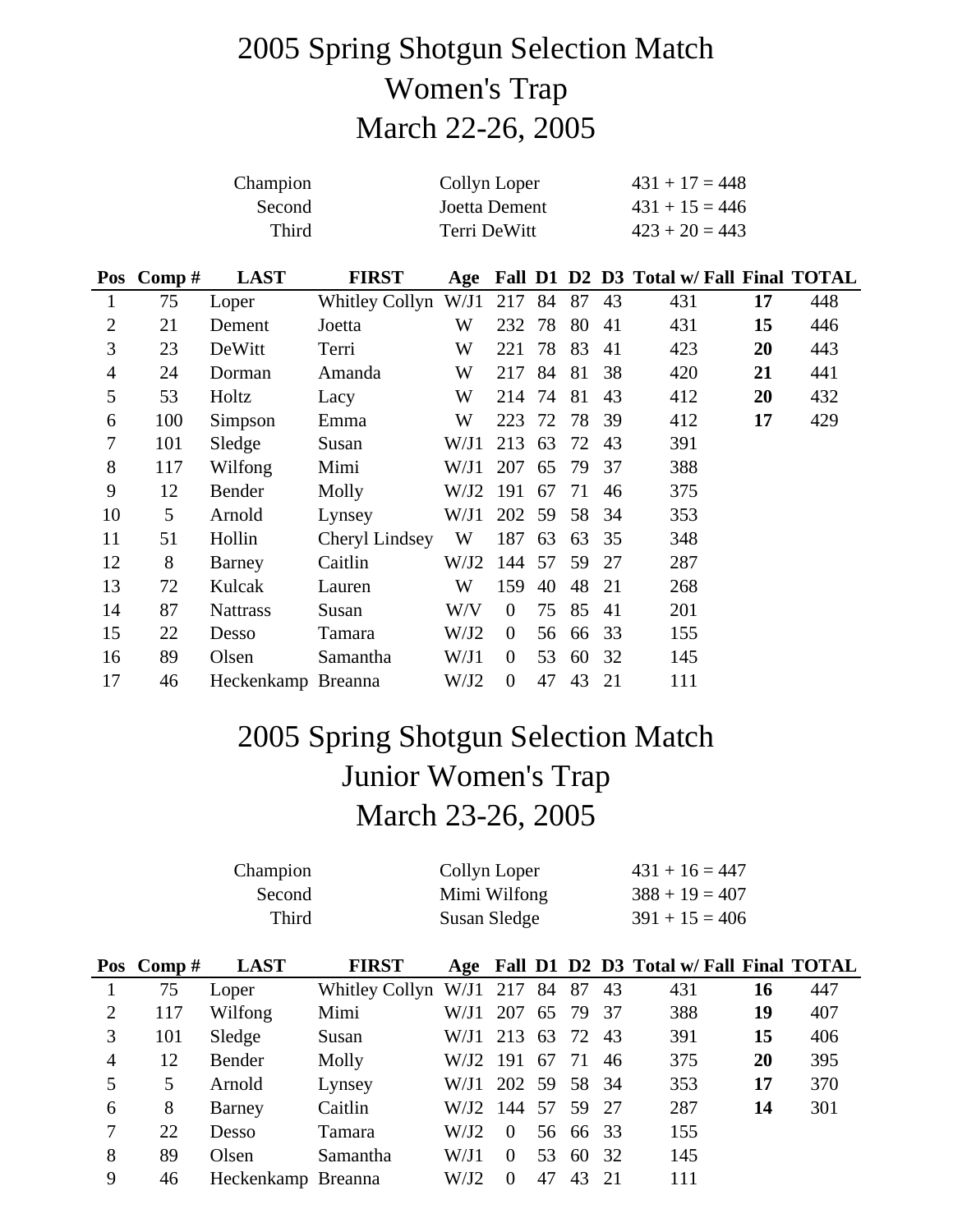## 2005 Spring Shotgun Selection Match Men's Trap March 23-26, 2005

#### Two Man Teams

| <b>First Place</b>  | <b>AMU</b> White      |     |
|---------------------|-----------------------|-----|
|                     | <b>Bret Erickson</b>  | 111 |
|                     | <b>Matt Wallace</b>   | 110 |
|                     |                       | 221 |
| <b>Second Place</b> | <b>USAF Falcons</b>   |     |
|                     | Mike Herman           | 104 |
|                     | Dominic Grazioli      | 108 |
|                     |                       | 212 |
|                     | <b>USAF Blue</b>      |     |
|                     | Jeff Julig            | 102 |
|                     | <b>Benton Enomoto</b> | 109 |
|                     |                       | 211 |
|                     | <b>USAF</b> Eagles    |     |
|                     | John Linn             | 102 |
|                     | James Agee            | 93  |
|                     |                       | 195 |
|                     | <b>Team Texas</b>     |     |
|                     | <b>Calvin Smiley</b>  | 97  |
|                     | Vincent Griffing      | 95  |
|                     |                       | 192 |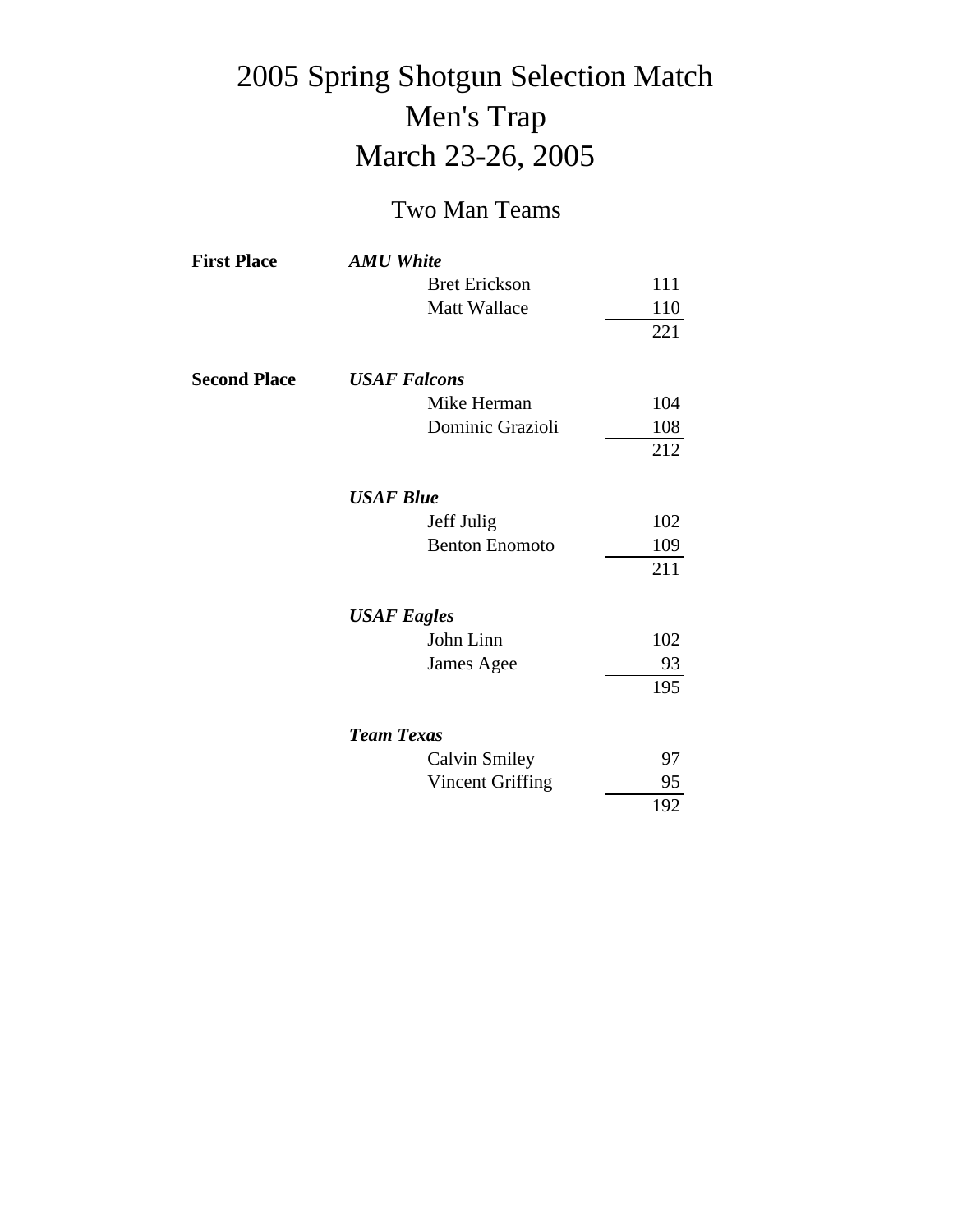# 2005 Spring Shotgun Selection Match Men's Trap March 23-26, 2005

#### Three Man Teams

| <b>First Place</b> | <b>AMU</b> Red        |     |
|--------------------|-----------------------|-----|
|                    | <b>Bret Erickson</b>  | 111 |
|                    | <b>Matt Wallace</b>   | 110 |
|                    | Ryan Hadden           | 106 |
|                    |                       | 327 |
|                    | <b>USAF Falcons</b>   |     |
|                    | Mike Herman           | 104 |
|                    | Dominic Grazioli      | 108 |
|                    | John Linn             | 102 |
|                    |                       | 314 |
|                    | <b>USAF</b> Eagles    |     |
|                    | James Agee            | 93  |
|                    | Jeff Julig            | 102 |
|                    | <b>Benton Enomoto</b> | 109 |
|                    |                       | 304 |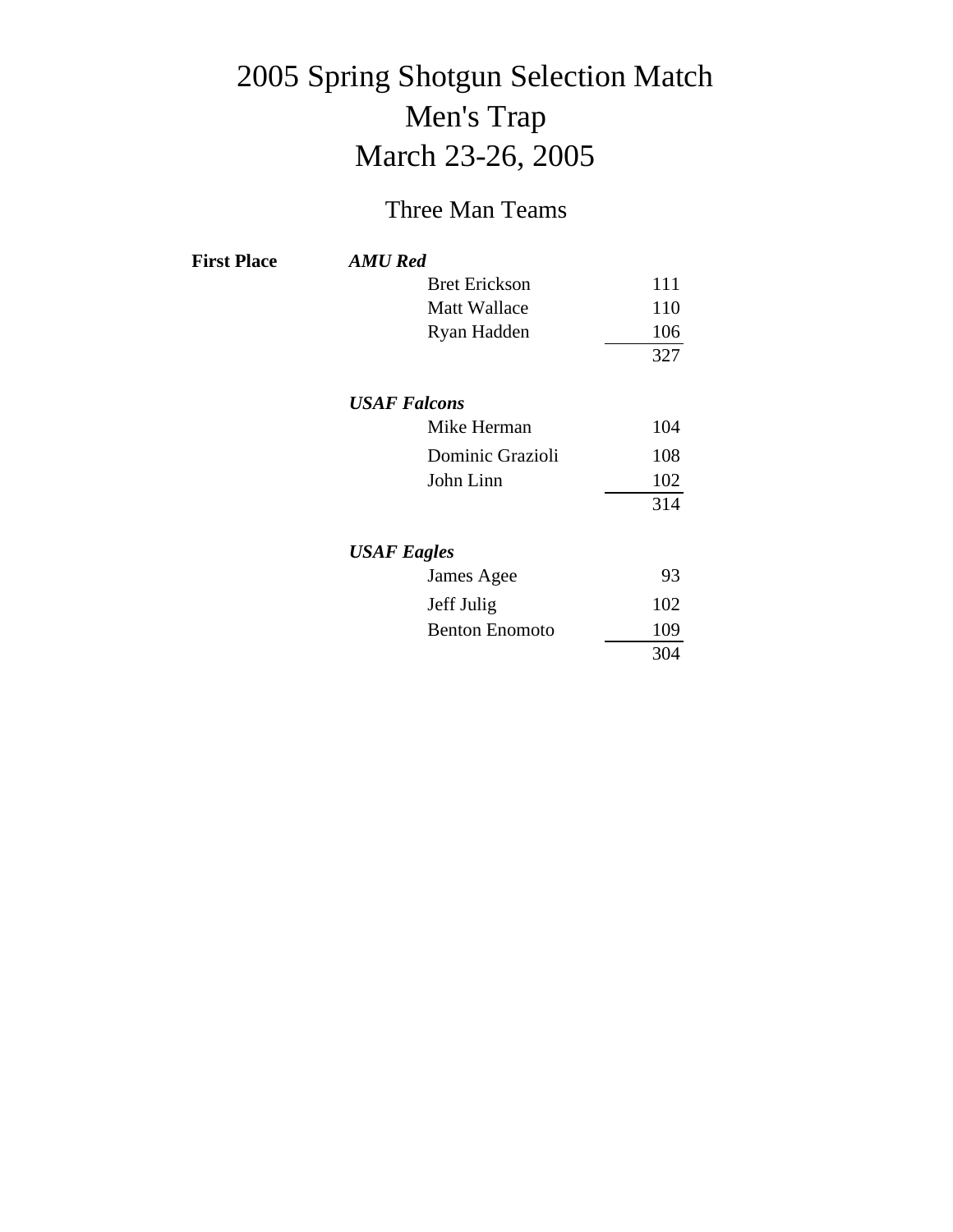# 2005 Spring Shotgun Selection Match Junior Men's Trap March 23-26, 2005

#### Three Man Teams

| <b>First Place</b> | YB 2nd           |                        |     |
|--------------------|------------------|------------------------|-----|
|                    |                  | Daniel Waite           | 102 |
|                    |                  | Max Jolliff            | 111 |
|                    |                  | John Mullins           | 105 |
|                    |                  |                        | 318 |
|                    |                  | <b>Team Sling-Shot</b> |     |
|                    |                  | Jack Aldridge          | 102 |
|                    |                  | Sam Lutz               | 96  |
|                    |                  | Brian Ivey             | 93  |
|                    |                  |                        | 291 |
|                    | <b>Team Cali</b> |                        |     |
|                    |                  | <b>Brian Burrows</b>   | 91  |
|                    |                  | Jake Wallace           | 91  |
|                    |                  | <b>Steven Macek</b>    | 94  |
|                    |                  |                        | 276 |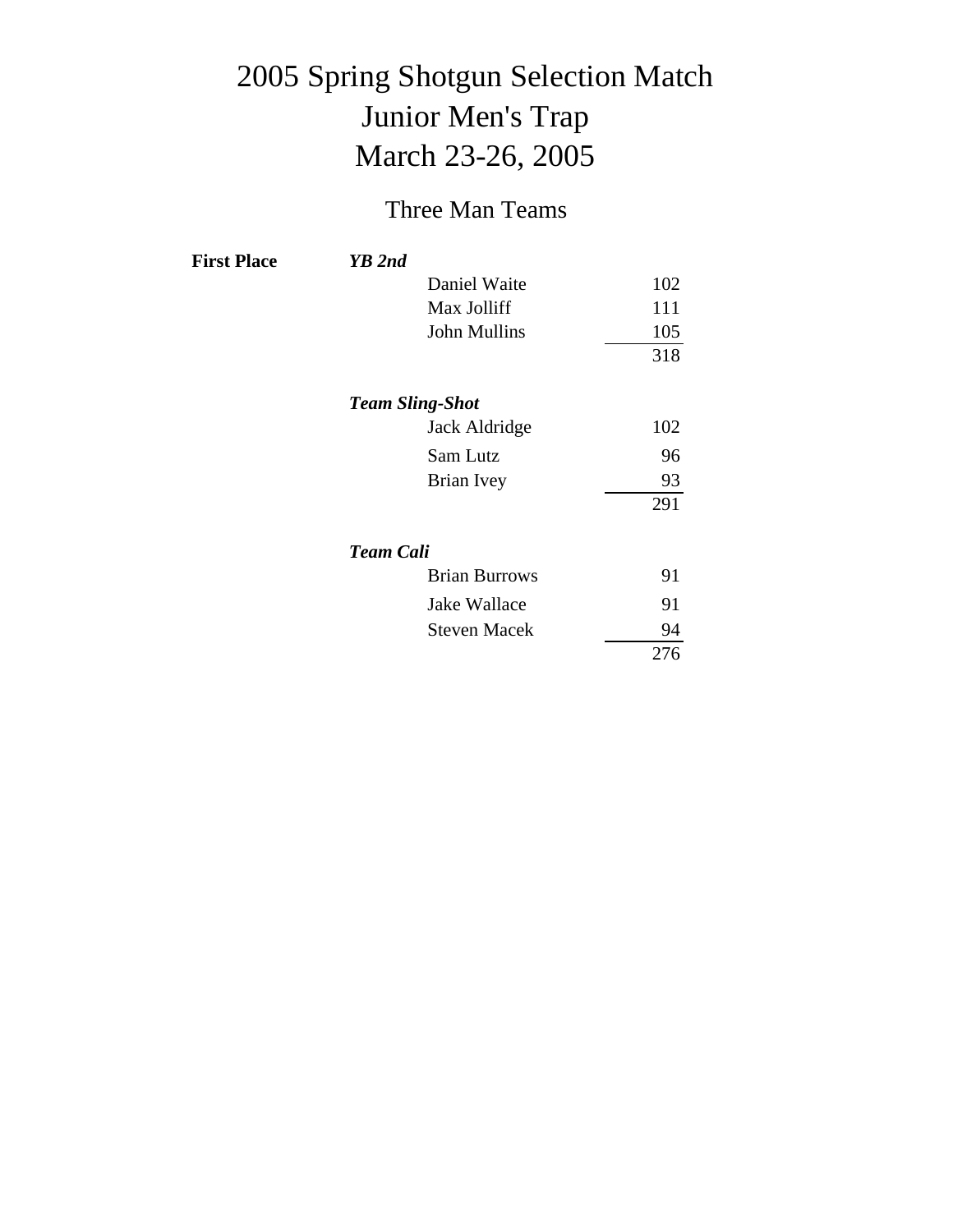# 2005 Spring Shotgun Selection Match Women's Trap March 23-26, 2005

#### Two Women Teams

| <b>First Place</b> | <b>USA Shooting Gals</b>       |     |
|--------------------|--------------------------------|-----|
|                    | Collyn Loper                   | 105 |
|                    | Lacy Holtz                     | 94  |
|                    |                                | 199 |
|                    | <b>AMU Stars &amp; Striper</b> |     |
|                    | <b>Theresa Dewitt</b>          | 96  |
|                    | Joetta Dement                  | 98  |
|                    |                                | 194 |
|                    | <b>Busta Clay</b>              |     |
|                    | Breanna Heckenkamp             | 60  |
|                    | <b>Caitlin Barney</b>          | 74  |
|                    |                                | 134 |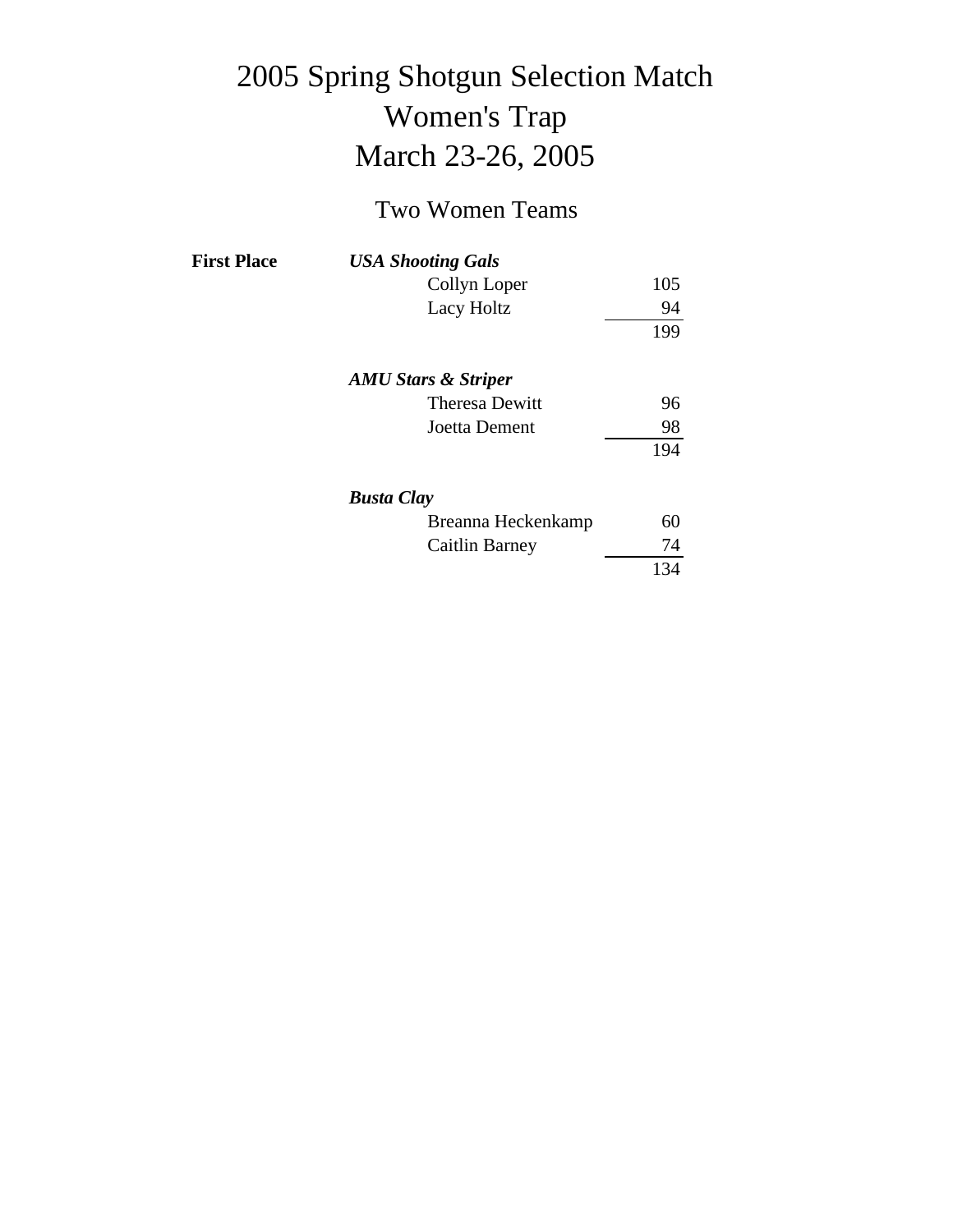## 2005 Spring Shotgun Selection Match Double Trap March 20-22, 2005

| Champion | Jeff Holguin         | $538 + 48 = 586$ |
|----------|----------------------|------------------|
| Second   | <b>Bret Erickson</b> | $531 + 41 = 572$ |
| Third    | Glenn Eller          | $523 + 45 = 568$ |

|                |     | Pos Comp # $\text{LAST}$ | <b>FIRST</b> |    |                  |    |                 |         | Age Fall D1 D2 Tt Total w/ Fall | <b>Final</b> | <b>TOTAL</b> |
|----------------|-----|--------------------------|--------------|----|------------------|----|-----------------|---------|---------------------------------|--------------|--------------|
| 1              | 52  | Holguin                  | Jeffrey      |    |                  |    | 268 137 133 270 |         | 538                             | 48           | 586          |
| $\overline{2}$ | 31  | Erickson                 | Brett        |    |                  |    | 270 131 130 261 |         | 531                             | 41           | 572          |
| 3              | 28  | Eller                    | Glenn        |    |                  |    | 276 117 130 247 |         | 523                             | 45           | 568          |
| $\overline{4}$ | 92  | Richmond Josh            |              | J1 |                  |    | 265 128 128 256 |         | 521                             | 46           | 567          |
| 5              | 65  | Keever                   | Bill         |    |                  |    | 266 124 131 255 |         | 521                             | 45           | 566          |
| 6              | 25  | Drexler                  | Matthew      | J1 |                  |    | 254 128 132 260 |         | 514                             | 43           | 557          |
| 7              | 29  | Enomoto                  | Benton       |    |                  |    | 252 126 123 249 |         | 501                             |              |              |
| 8              | 35  | Graves                   | Todd         |    |                  |    | 248 131 118 249 |         | 497                             |              |              |
| 9              | 40  | Hadden                   | Ryan         |    |                  |    | 247 126 122 248 |         | 495                             |              |              |
| 10             | 99  | Sidorek                  | Corey        | J1 |                  |    | 249 116 121 237 |         | 486                             |              |              |
| 11             | 84  | <b>Mullins</b>           | John         | J1 |                  |    | 235 118 127 245 |         | 480                             |              |              |
| 12             | 80  | McMillan Micah           |              | J1 |                  |    | 239 113 114 227 |         | 466                             |              |              |
| 13             | 67  | Killam                   | Logan        |    |                  |    | 223 108 110 218 |         | 441                             |              |              |
| 14             | 115 | Weger                    | Johnny O     |    |                  |    | 210 104 98 202  |         | 412                             |              |              |
| 15             | 76  | Lutz                     | Sam F.       | J2 | $\overline{0}$   |    | 113 115 228     |         | 228                             |              |              |
| 16             | 141 | Weger                    | Dwayne       |    | $\mathbf{0}$     |    | 112 111 223     |         | 223                             |              |              |
| 17             | 119 | Work                     | Sam          |    | $\overline{0}$   | 97 |                 | 106 203 | 203                             |              |              |
| 18             | 57  | Inman                    | Walter       |    | $\mathbf{0}$     | 96 |                 | 100 196 | 196                             |              |              |
| 19             | 49  | Hitt                     | Albert B.    |    | $\overline{0}$   | 83 | 90              | 173     | 173                             |              |              |
| 20             | 73  | Lendzion                 | <b>Brian</b> |    | $\boldsymbol{0}$ | 63 |                 | 56 119  | 119                             |              |              |

## 2005 Spring Shotgun Selection Match Junior Double Trap March 20-22, 2005

|          | Champion      | Josh Richmond          |  |  |                                                                   | $521 + 34 = 555$ |     |
|----------|---------------|------------------------|--|--|-------------------------------------------------------------------|------------------|-----|
|          | Second        | <b>Matthew Drexler</b> |  |  |                                                                   | $514 + 38 = 552$ |     |
|          | Third         | Corey Sidorek          |  |  |                                                                   | $486 + 36 = 522$ |     |
|          |               |                        |  |  | 40 targets in final / Called due to weather                       |                  |     |
|          |               |                        |  |  | Pos Comp # LAST FIRST Age Fall D1 D2 Tt Total w/ Fall Final TOTAL |                  |     |
| $\Omega$ | Richmond Losh |                        |  |  | $11$ $265$ $128$ $128$ $256$ $521$                                | 34               | 555 |

|                | 1 92 Richmond Josh J1 265 128 128 256 |  |  |  | 521 | 34 | 555 |
|----------------|---------------------------------------|--|--|--|-----|----|-----|
| 2              | 25 Drexler Matthew J1 254 128 132 260 |  |  |  | 514 | 38 | 552 |
| 3              | 99 Sidorek Corey 11 249 116 121 237   |  |  |  | 486 | 36 | 522 |
| $\overline{4}$ | 84 Mullins John J1 235 118 127 245    |  |  |  | 480 | 31 | 511 |
| 5 <sup>7</sup> | 80 McMillan Micah 11 239 113 114 227  |  |  |  | 466 | 34 | 500 |
|                | 6 76 Lutz Sam F. J2 0 113 115 228     |  |  |  | 228 | 31 | 259 |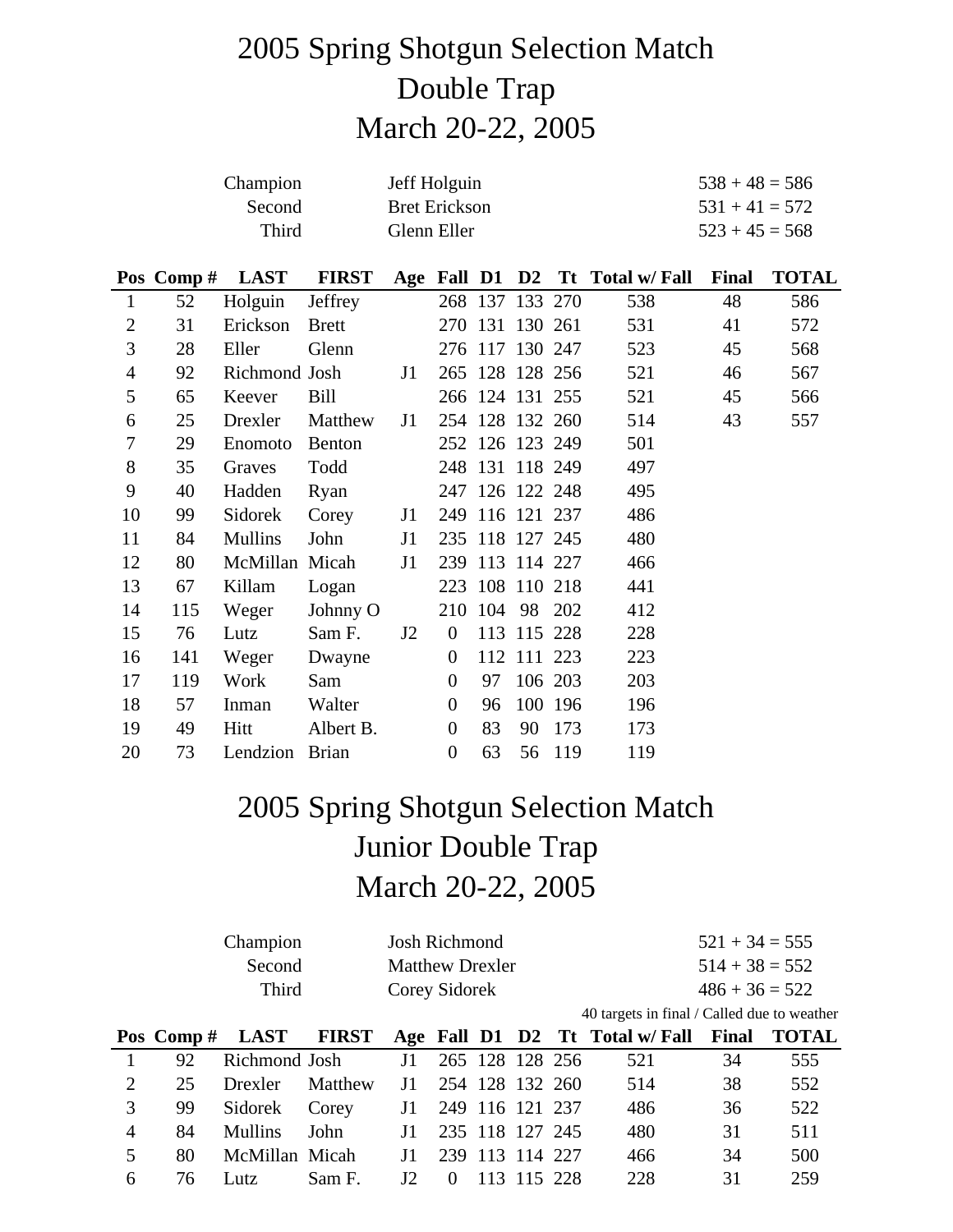# 2004 USA Shooting Fall Selection Double Trap Team Awards October 11-12, 2004

|                    | <b>Two Man Teams</b>      |     |
|--------------------|---------------------------|-----|
| <b>First Place</b> | US Army Red               |     |
|                    | <b>Bret Erickson</b>      | 131 |
|                    | <b>Bill Keever</b>        | 124 |
|                    |                           | 255 |
|                    | <b>US Army White</b>      |     |
|                    | Ryan Hadden               | 126 |
|                    | <b>Josh Richmond</b>      | 128 |
|                    |                           | 254 |
|                    | <b>Pair of Texas Boys</b> |     |
|                    | Glenn Eller               | 117 |
|                    | Dwayne Weger              | 112 |
|                    |                           | 229 |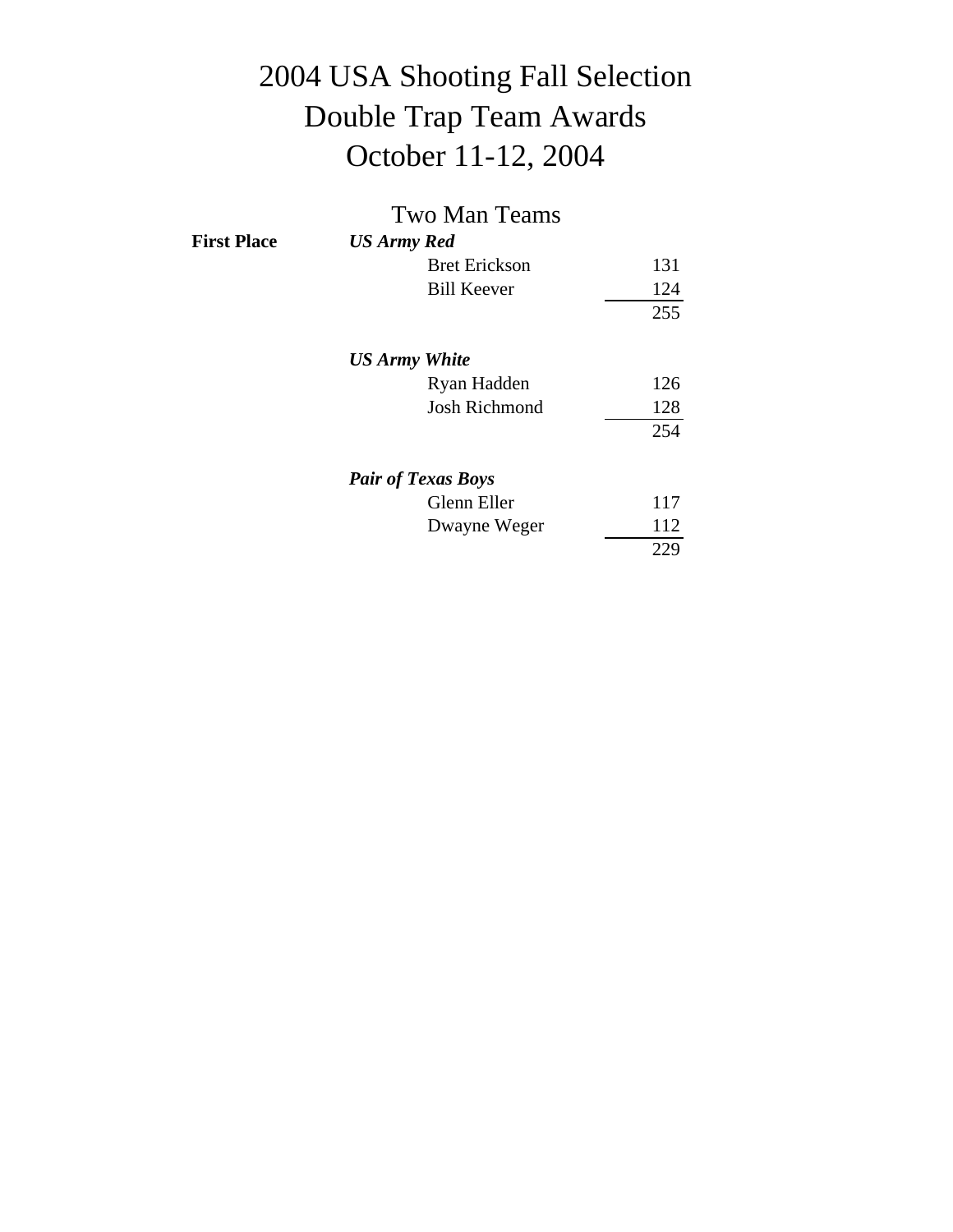# 2005 Spring Shotgun Selection Match Men's Skeet March 16-19, 2005

|                |           | Champion     |                                  | <b>Vincent Hancock</b> |                  |    |    |              |    | $485 + 24 = 509$ |    |                       |                |
|----------------|-----------|--------------|----------------------------------|------------------------|------------------|----|----|--------------|----|------------------|----|-----------------------|----------------|
|                |           | Second       |                                  | <b>Todd Graves</b>     |                  |    |    |              |    | $479 + 25 = 504$ |    |                       |                |
|                |           | Third        |                                  | Mark Weeks             |                  |    |    |              |    | $478 + 23 = 501$ |    |                       |                |
|                | Pos Comp# | <b>LAST</b>  | <b>FIRST</b>                     | Age                    | Fall D1 D2       |    |    | Tt D3        |    | Total w/ Fall    |    | <b>Final TOTAL so</b> |                |
| $\mathbf{1}$   | 41        | Hancock      | Vincent                          | J2                     | 246 95           |    | 96 | 191          | 48 | 485              | 24 | 509                   |                |
| 2              | 35        | Graves       | Todd                             |                        | 245              | 95 | 91 | 186          | 48 | 479              | 25 | 504                   |                |
| 3              | 114       | Weeks        | Mark                             |                        | 242              | 93 | 95 | 188          | 48 | 478              | 22 | 500                   |                |
| $\overline{4}$ | 26        | Dulohery     | Shawn                            |                        | 240              | 92 | 92 | 184          | 48 | 472              | 23 | 495                   | $\overline{2}$ |
| 5              | 86        | Muzyka       | Mark                             | J1                     | 239              | 92 | 93 | 185          | 48 | 472              | 23 | 495                   | $\mathbf{1}$   |
| 6              | 108       | Vail III     | Kent                             | J1                     | 239              | 93 | 91 | 184          | 45 | 468              | 23 | 491                   |                |
| 7              | 95        | Schroeder    | Scott                            |                        | 238              | 94 | 90 | 184          | 45 | 467              |    |                       |                |
| 8              | 15        | <b>Buffa</b> | Joe                              |                        | 237              | 92 | 94 | 186 43       |    | 466              |    |                       |                |
| 9              | 122       | Sotowa       | Randy                            |                        | 234              | 91 | 93 | 184          | 43 | 461              |    |                       |                |
| 10             | 71        | Knecht       | Adam                             |                        | 233              | 90 | 90 | 180          | 43 | 456              |    |                       |                |
| 11             | 34        | Gougler      | Jame $P(JP)$                     | J1                     | 230              | 86 | 94 | 180          | 45 | 455              |    |                       |                |
| 12             | 118       | Wise         | Hunter                           | J1                     | 228              | 88 | 93 | 181          | 43 | 452              |    |                       |                |
| 13             | 44        | Hart         | Clay                             |                        | 227              | 89 | 86 | 175          | 44 | 446              |    |                       |                |
| 14             | 78        | Marbutt      | Casey                            | J1                     | 221              | 89 | 87 | 176          | 45 | 442              |    |                       |                |
|                | 90        | Peresetsky   | Michael                          |                        | 235              | 85 | 82 | 167          | 40 | 442              |    |                       |                |
| 16             | 11        | Belcher      | <b>Bradley</b>                   | J1                     | 227              | 83 | 86 | 169          | 44 | 440              |    |                       |                |
| 17             | 56        | Hughes       | Payne                            | J <sub>2</sub>         | 223              | 82 | 83 | 165 45       |    | 433              |    |                       |                |
| 18             | 33        | Freiburger   | <b>Brian</b>                     |                        | 225              | 81 | 83 | 164          | 41 | 430              |    |                       |                |
| 19             | 121       | Zeigler      | Charles                          | J1                     | 226              | 81 | 78 | 159          | 44 | 429              |    |                       |                |
| 20             | 105       | Thompson     | Frank                            | J2                     | 220              | 77 | 84 | 161          | 46 | 427              |    |                       |                |
| 21             | 97        | Schutzuis    | Matthew                          | J2                     | 215              | 83 | 81 | 164          | 40 | 419              |    |                       |                |
| 22             | 96        | Schutzuis    | Mark                             | J1                     | 217              | 77 | 83 | 160          | 40 | 417              |    |                       |                |
| 23             | 69        | Kimbrough    | Nicholas                         | J2                     | 209              | 73 | 75 | 148 38       |    | 395              |    |                       |                |
| 24             | 37        | Grehan       | John                             |                        | 203              | 79 |    | 73 152 37    |    | 392              |    |                       |                |
| 25             | 106       | Treadwell    | Allen                            |                        | $\overline{0}$   |    |    | 88 97 185 50 |    | 235              |    |                       |                |
| 26             | 137       | Schiller     | Kevin                            |                        | $\boldsymbol{0}$ | 89 |    | 94 183 47    |    | 230              |    |                       |                |
| 27             | 55        | Huff         | Will                             | J2                     | $\overline{0}$   | 85 | 93 | 178 45       |    | 223              |    |                       |                |
| 28             | 123       | Duarte       | Diego                            |                        | $\boldsymbol{0}$ | 87 | 86 | 173 44       |    | 217              |    |                       |                |
| 29             | 66        | Kensinger    | <b>Troy</b>                      | J1                     | $\overline{0}$   | 84 | 85 | 169 45       |    | 214              |    |                       |                |
| 30             | 13        |              | Blanchard, III Wilfred Bill (BJ) | J <sub>2</sub>         | $\overline{0}$   | 86 | 84 | 170 41       |    | 211              |    |                       |                |
| 31             | 124       | McLelland    | Sean                             | J <sub>1</sub>         | $\overline{0}$   | 84 | 84 | 168 42       |    | 210              |    |                       |                |
| 32             | 85        | Musser       | Jesse                            | J2                     | $\boldsymbol{0}$ | 81 | 85 | 166 41       |    | 207              |    |                       |                |
| 33             | 42        | Hare         | Hal M.                           |                        | $\theta$         | 83 | 82 | 165 41       |    | 206              |    |                       |                |
| 34             | 126       | Wies         | Daniel                           | J1                     | $\overline{0}$   | 75 | 83 | 158 39       |    | 197              |    |                       |                |
| 35             | 130       | Cafarelli    | Ryan                             | J1                     | $\boldsymbol{0}$ | 76 | 76 | 152 40       |    | 192              |    |                       |                |
| 36             | 9         | Bayo         | Fernando                         |                        | $\boldsymbol{0}$ | 76 |    | 72 148 40    |    | 188              |    |                       |                |
| 37             | 135       | Scholes      | Joe                              |                        | $\overline{0}$   | 76 |    | 72 148 39    |    | 187              |    |                       |                |
| 38             | 128       | Boyd         | Aaron                            |                        | $\mathbf{0}$     | 72 |    | 74 146 37    |    | 183              |    |                       |                |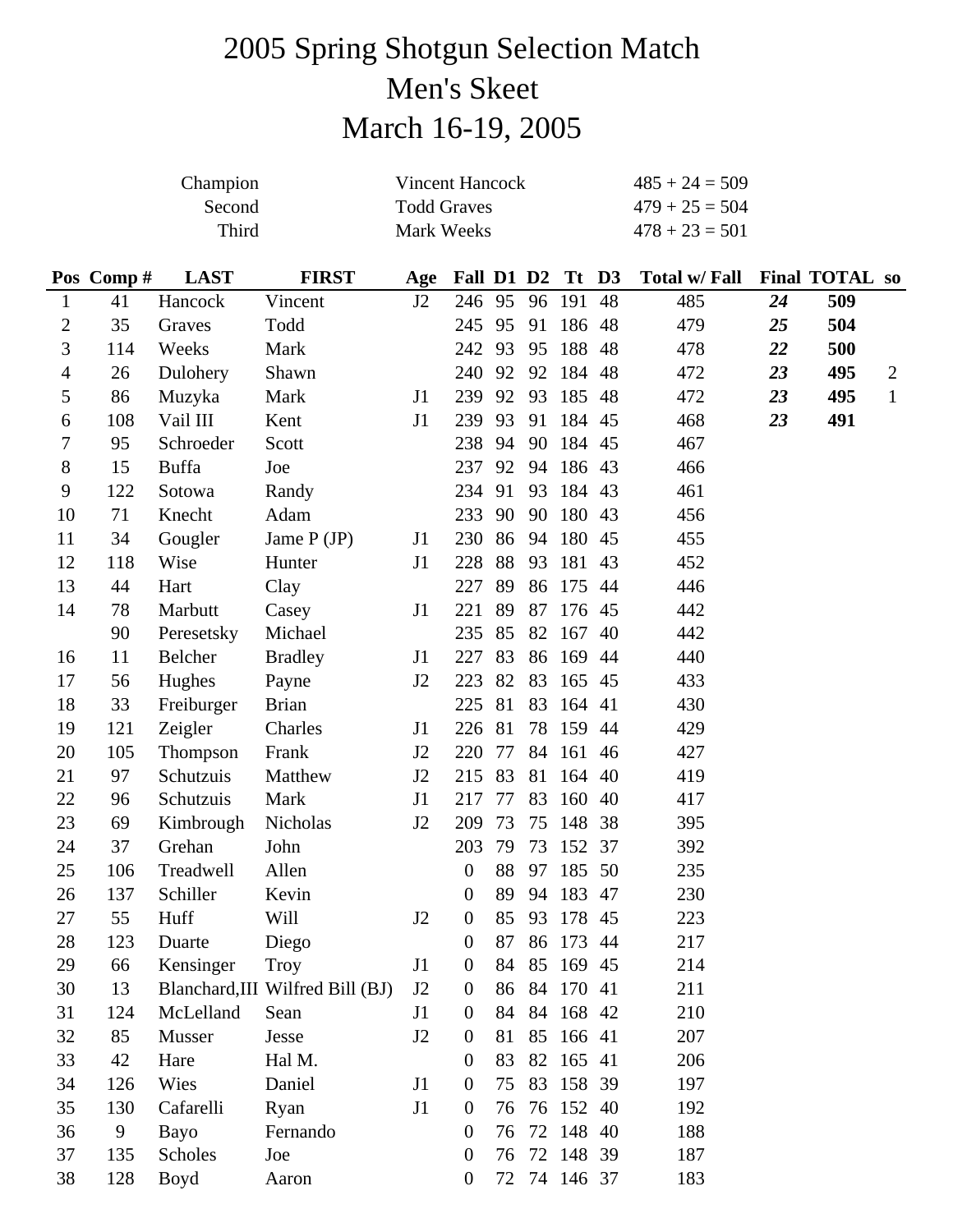### Men's Skeet Con't

| 39 | 127 | Steenberger     | Jay                | J2             | $\theta$ | 77 |       | 74 151 32    |     | 183 |
|----|-----|-----------------|--------------------|----------------|----------|----|-------|--------------|-----|-----|
| 40 | 125 | Shockley        | Jon                | J1             | $\Omega$ | 72 | 68    | 140 37       |     | 177 |
| 41 | 131 | Reighard        | <b>Josh Robert</b> |                | $\theta$ |    |       | 66 68 134 38 |     | 172 |
|    | 136 | Reid            | Cody               | J <sub>2</sub> | $\theta$ |    |       | 60 75 135 37 |     | 172 |
| 43 | 10  | Bayo, III       | Fernando           |                | $\theta$ | 59 | - 71  | 130 34       |     | 164 |
| 44 | 129 | Maskell         | Michael John       |                | $\Omega$ | 23 | 89    | 112          | 47  | 159 |
| 45 | 133 | <b>Thompson</b> | James              |                | 0        | 63 |       | 69 132 26    |     | 158 |
| 46 | 134 | Steenbergen     | Joey               | J1             | $\Omega$ |    | 46 51 | 97           | 2.1 | 118 |
| 47 | 73  | Lendzion        | <b>Brian</b>       |                | $\Omega$ |    | 34 25 | .59          | -20 | 79  |
| 48 | 93  | Sanchez         | Angelo             |                | $\theta$ | 63 | 41    | 104          |     | DNF |

# 2005 Spring Shotgun Selection Match Junior Men's Skeet March 16-19, 2005

| Champion | Vincent Hancock | $485 + 25 = 510$ |
|----------|-----------------|------------------|
| Second   | Mark Muzyka     | $472 + 24 = 496$ |
| Third    | Kent Vail       | $468 + 24 = 492$ |

|                | Pos Comp# | <b>LAST</b>   | <b>FIRST</b>                     | Age            | Fall D1 D2       |    |    | Tt D3     |    | Total w/ Fall |    | <b>Final TOTAL</b> |
|----------------|-----------|---------------|----------------------------------|----------------|------------------|----|----|-----------|----|---------------|----|--------------------|
| $\mathbf{1}$   | 41        | Hancock       | Vincent                          | J <sub>2</sub> | 246 95           |    | 96 | 191       | 48 | 485           | 25 | 510                |
| $\overline{2}$ | 86        | Muzyka        | Mark                             | J1             | 239              | 92 | 93 | 185       | 48 | 472           | 24 | 496                |
| 3              | 108       | Vail III      | Kent                             | J1             | 239              | 93 | 91 | 184 45    |    | 468           | 24 | 492                |
| 4              | 34        | Gougler       | Jame $P(JP)$                     | J1             | 230              | 86 | 94 | 180       | 45 | 455           | 22 | 477                |
| 5              | 118       | Wise          | Hunter                           | J1             | 228              | 88 | 93 | 181 43    |    | 452           | 23 | 475                |
| 6              | 78        | Marbutt       | Casey                            | J1             | 221              | 89 | 87 | 176 45    |    | 442           | 20 | 462                |
| 7              | 11        | Belcher       | <b>Bradley</b>                   | J1             | 227              | 83 | 86 | 169 44    |    | 440           |    |                    |
| 8              | 56        | Hughes        | Payne                            | J <sub>2</sub> | 223              | 82 | 83 | 165       | 45 | 433           |    |                    |
| 9              | 121       | Zeigler       | Charles                          | J1             | 226              | 81 | 78 | 159 44    |    | 429           |    |                    |
| 10             | 105       | Thompson      | Frank                            | J2             | 220              | 77 | 84 | 161 46    |    | 427           |    |                    |
| 11             | 97        | Schutzuis     | Matthew                          | J <sub>2</sub> | 215              | 83 | 81 | 164 40    |    | 419           |    |                    |
| 12             | 96        | Schutzuis     | Mark                             | J1             | 217              | 77 | 83 | 160       | 40 | 417           |    |                    |
| 13             | 69        | Kimbrough     | Nicholas                         | J <sub>2</sub> | 209              | 73 | 75 | 148 38    |    | 395           |    |                    |
| 14             | 55        | Huff          | Will                             | J <sub>2</sub> | $\overline{0}$   | 85 | 93 | 178       | 45 | 223           |    |                    |
| 15             | 66        | Kensinger     | Troy                             | J1             | $\overline{0}$   | 84 | 85 | 169       | 45 | 214           |    |                    |
| 16             | 13        |               | Blanchard, III Wilfred Bill (BJ) | J2             | $\boldsymbol{0}$ | 86 |    | 84 170 41 |    | 211           |    |                    |
| 17             | 124       | McLelland     | Sean                             | J1             | $\overline{0}$   | 84 | 84 | 168 42    |    | 210           |    |                    |
| 18             | 85        | <b>Musser</b> | Jesse                            | J <sub>2</sub> | $\boldsymbol{0}$ | 81 | 85 | 166 41    |    | 207           |    |                    |
| 19             | 126       | Wies          | Daniel                           | J1             | $\overline{0}$   | 75 | 83 | 158 39    |    | 197           |    |                    |
| 20             | 130       | Cafarelli     | Ryan                             | J1             | $\mathbf{0}$     | 76 |    | 76 152 40 |    | 192           |    |                    |
| 21             | 127       | Steenberger   | Jay                              | J2             | $\mathbf{0}$     | 77 | 74 | 151 32    |    | 183           |    |                    |
| 22             | 125       | Shockley      | Jon                              | J1             | $\mathbf{0}$     | 72 | 68 | 140       | 37 | 177           |    |                    |
| 23             | 136       | Reid          | Cody                             | J <sub>2</sub> | $\overline{0}$   | 60 | 75 | 135       | 37 | 172           |    |                    |
| 24             | 134       | Steenbergen   | Joey                             | J1             | $\boldsymbol{0}$ | 46 | 51 | 97        | 21 | 118           |    |                    |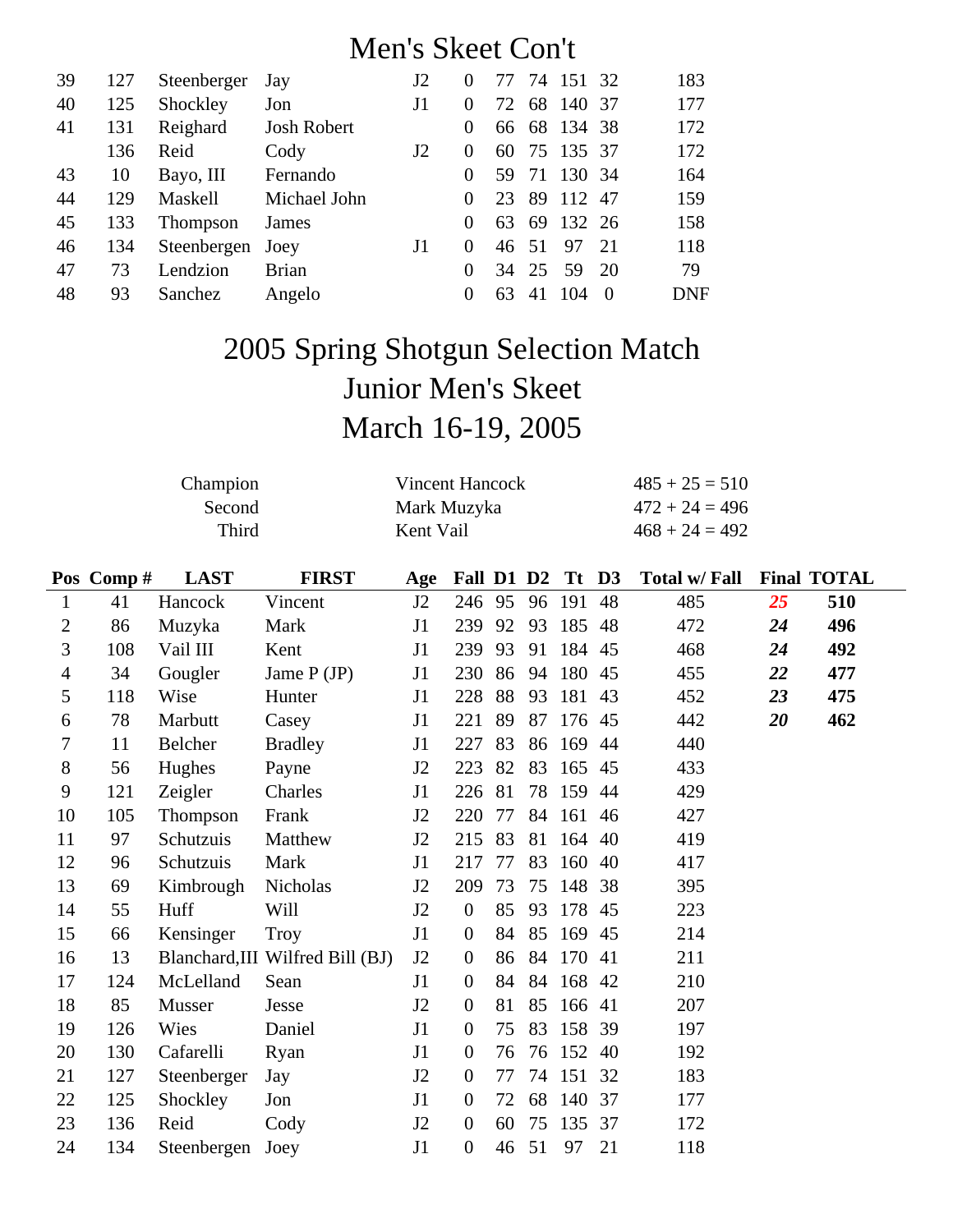## 2005 Spring Shotgun Selection Match Women's Skeet March 16-19, 2005

|                | Champion  |               |                |                      | <b>Haley Dunn</b> |    |    |           |    | $449 + 22 = 471$                  |    |                    |
|----------------|-----------|---------------|----------------|----------------------|-------------------|----|----|-----------|----|-----------------------------------|----|--------------------|
|                |           | Second        |                | <b>Connie Smotek</b> |                   |    |    |           |    | $443 + 24 = 467$                  |    |                    |
|                |           | Third         |                | <b>Brandie Neal</b>  |                   |    |    |           |    | $439 + 24 = 463$                  |    |                    |
|                | Pos Comp# | <b>LAST</b>   | <b>FIRST</b>   |                      |                   |    |    |           |    | Age Fall D1 D2 Tt D3 Total w/Fall |    | <b>Final TOTAL</b> |
|                | 27        | Dunn          | Haley          | W/J1                 | 231               | 86 |    | 88 174 44 |    | 449                               | 22 | 471                |
| $\overline{2}$ | 103       | <b>Smotek</b> | Connie         | W                    | 235 78            |    |    | 86 164 44 |    | 443                               | 24 | 467                |
| 3              | 88        | Neal          | <b>Brandie</b> | W                    | 227               | 83 |    | 86 169 43 |    | 439                               | 24 | 463                |
| 4              | 14        | <b>Blount</b> | Emily          | W/J1                 | 218 75 79 154 41  |    |    |           |    | 413                               | 18 | 431                |
| 5              | 63        | Jones         | Nivea          | W                    | 218               | 69 |    | 78 147 37 |    | 402                               | 20 | 422                |
| 6              | 18        | Coggins       | Sally          | W/J2                 | 188               | 76 |    | 68 144 36 |    | 368                               | 19 | 387                |
| 7              | 32        | Ferrence      | Linda          | W                    | $\Omega$          | 80 |    | 86 166 41 |    | 207                               |    |                    |
| 8              | 138       | Crozier       | Leigh Ann      | W                    | $\Omega$          | 73 | 82 | 155       | 40 | 195                               |    |                    |

## 2005 Spring Shotgun Selection Match Junior Women's Skeet March 16-19, 2005

|           | Champion      |              | <b>Haley Dunn</b>     |  |  |  |           | 449                               |  |
|-----------|---------------|--------------|-----------------------|--|--|--|-----------|-----------------------------------|--|
| Second    |               |              | <b>Emily Blount</b>   |  |  |  |           | 413                               |  |
| Third     |               |              | <b>Sally Coggins</b>  |  |  |  |           | 368                               |  |
|           |               |              |                       |  |  |  |           |                                   |  |
| Pos Comp# | <b>LAST</b>   | <b>FIRST</b> |                       |  |  |  |           | Age Fall D1 D2 Tt D3 Total w/Fall |  |
| 27        | Dunn          | Haley        | W/J1 231 86 88 174 44 |  |  |  |           | 449                               |  |
| 14        | <b>Blount</b> | Emily        | W/J1 218 75           |  |  |  | 79 154 41 | 413                               |  |